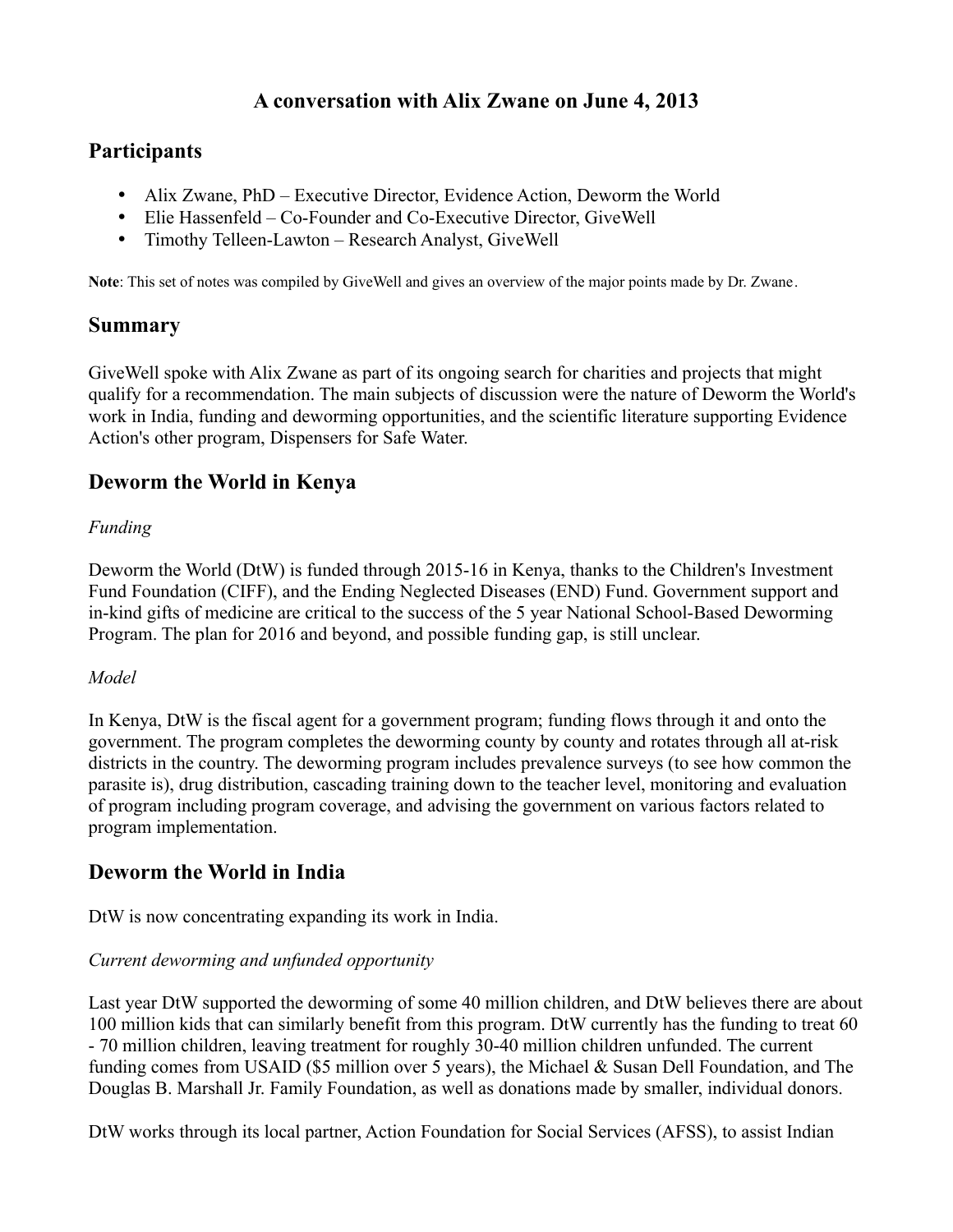states that are considering a deworming program. Existing resources would not be sufficient to cover all states that are currently engaged in conversations with DtW, although the decision of each state to move ahead with the program is uncertain. Current funding might cover two new states, and further funding might allow DtW to cover a third (if all three states decided to deworm, or if other states expressed interest). Each state would cost approximately \$800k - \$1 million for worm prevalence surveys to determine infection levels and three rounds of treatments.

Alternatively, DtW is considering opportunities to engage states that don't need all of the support DtW can provide, but are interested in some guidance with one or more limited aspects such as a training materials upgrade. As such, the USAID or any new sources of funding could be used in more selfsufficient states to leverage even more treatments by providing more limited assistance to those states.

## *Possible Funders*

Conversations have been had with CIFF about helping to fund India, but no commitment has been made to do so. One possible future funding model is accepting contributions from Indian companies, which fulfills their social responsibility requirement.

In Bihar, last year DtW told GiveWell they had a \$700k funding gap. DtW was able to partially fill the gap via donations from the Young Global Leaders forum and fundraising from individuals, but doing so required a significant investment in time and energy on by who would otherwise have been focused on program-related work. The fund raising covered one year of treatment costs; they face a funding gap again this year.

DtW has no other expectation of receiving significant additional funds in the short run, though they actively seek funding from a variety of partners as part of their standard course of business.

### *Model*

In India, DtW facilitates the expenditure of resources that the states already have available. The deworming program uses a campaign-model; each state selects a day or two when all deworming takes place. The program itself contains the same elements of the Kenya model above, but the Indian states fund much of the work themselves, such as the teacher training. As such, the states themselves have to make the decision to conduct a deworming campaign; DtW can only encourage that decision by showing that it can be done and offering assistance to help implement the program in a robust fashion that involves intensive monitoring of the program.

### *Integrated community programming vs. school-based deworming*

The neglected tropical diseases (NTD) community is focusing on an integrated approach to tackling many diseases simultaneously at the community level. DtW takes a different approach, which it doesn't believe is necessarily better, but works when worm infection dominates other NTD problems such as in India and Vietnam. DtW integrates at the school level with other school-based programs like nutrition, such as iron supplements, when possible.

India does not have schistosomiasis, so DtW focuses only on soil-transmitted helminths (STH). (In Kenya, the program treats for Schistosomiasis in areas of the country that have been found to be atrisk.)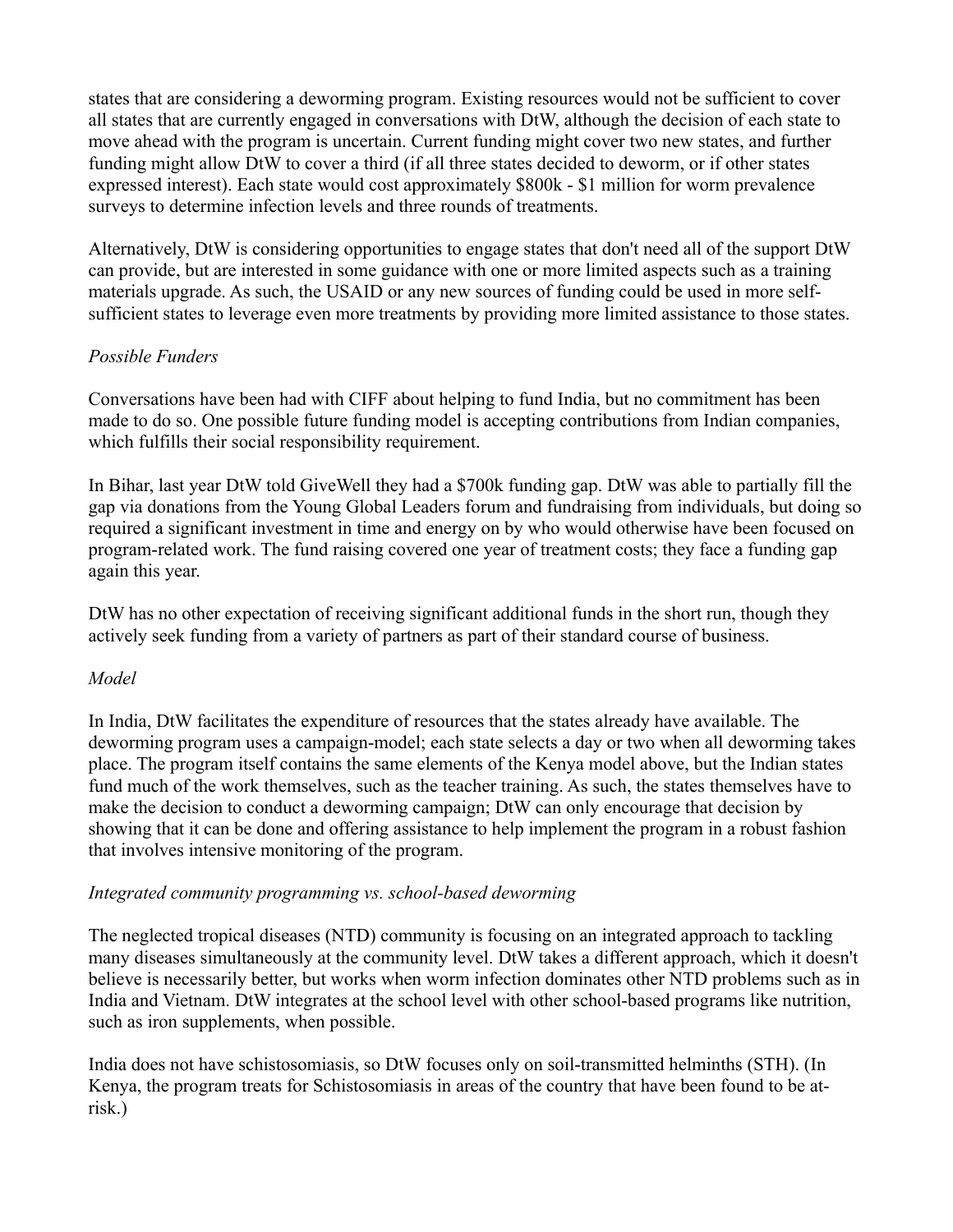#### *Deworming without Deworm the World*

What might India's deworming programs look like without DtW's participation?

- − Reduced training for campaign execution
- − Inability to assess whether programs are actually treating all at-risk children, due to lack of robust monitoring data and systems
- − Less cost-effective deworming: DtW encourages states to schedule deworming based on treatment thresholds established by the WHO. In many cases, deworming can occur annually rather than semi-annually, and DtW provides support and funding to conduct prevalence surveys to better target treatment
- − In many cases, deworming would not be happening without DtW's involvement. Note that deworming is not currently occurring in the four states in which DtW believes it might work next.

#### *Current Programs*

DtW is assisting the deworming programs in three areas: Bihar, Rajasthan, and Delhi. Delhi is important partly because it is the capital so it's important to lead by example and signal commitment to the program.

AFSS has an Operations Director in India, as well as a team of three staff for each state in which it operates, in addition to support staff. DtW also has several global staff members, and is hiring two or three people to be based in India to improve survey implementation and data collection as well as a Country Director to lead overall strategy, policy engagement, and fundraising efforts.

AFSS is the mechanism through which DtW implements its programs in India, but, at this point, AFSS is solely working on the DtW program. Thus, there's no substantive difference between DtW having its own country-staff who implement the program and DtW working via AFSS.

### *Identifying target areas*

For identifying target areas for deworming, intensity of worms may be a better measure than prevalence. Prevalence and intensity mapping to target treatment is what is recommended by WHO and what is encouraged by DtW. Both prevalence and intensity data in India is not nearly as good as it is in many parts of Africa; part of the thinking has been that once the need is shown in one place (such as Kenya), there is less benefit to doing a deep intensity mapping of other places. That said, prevalence and intensity mapping in India may be a good use of funding because of the relative paucity of data from that setting and the significant socioeconomic and climatic differences between regions.

Without prevalence and intensity maps, targeting of potential new states in India is currently based on other metrics, particularly the limited existing studies and factors like the quality of sanitation. Simon Brooker is an expert on this work with whom DtW has engaged, among others.

## **Other countries with Deworm the World involvement**

DtW has historically worked in many other countries by facilitating allocation of drugs; coordinating